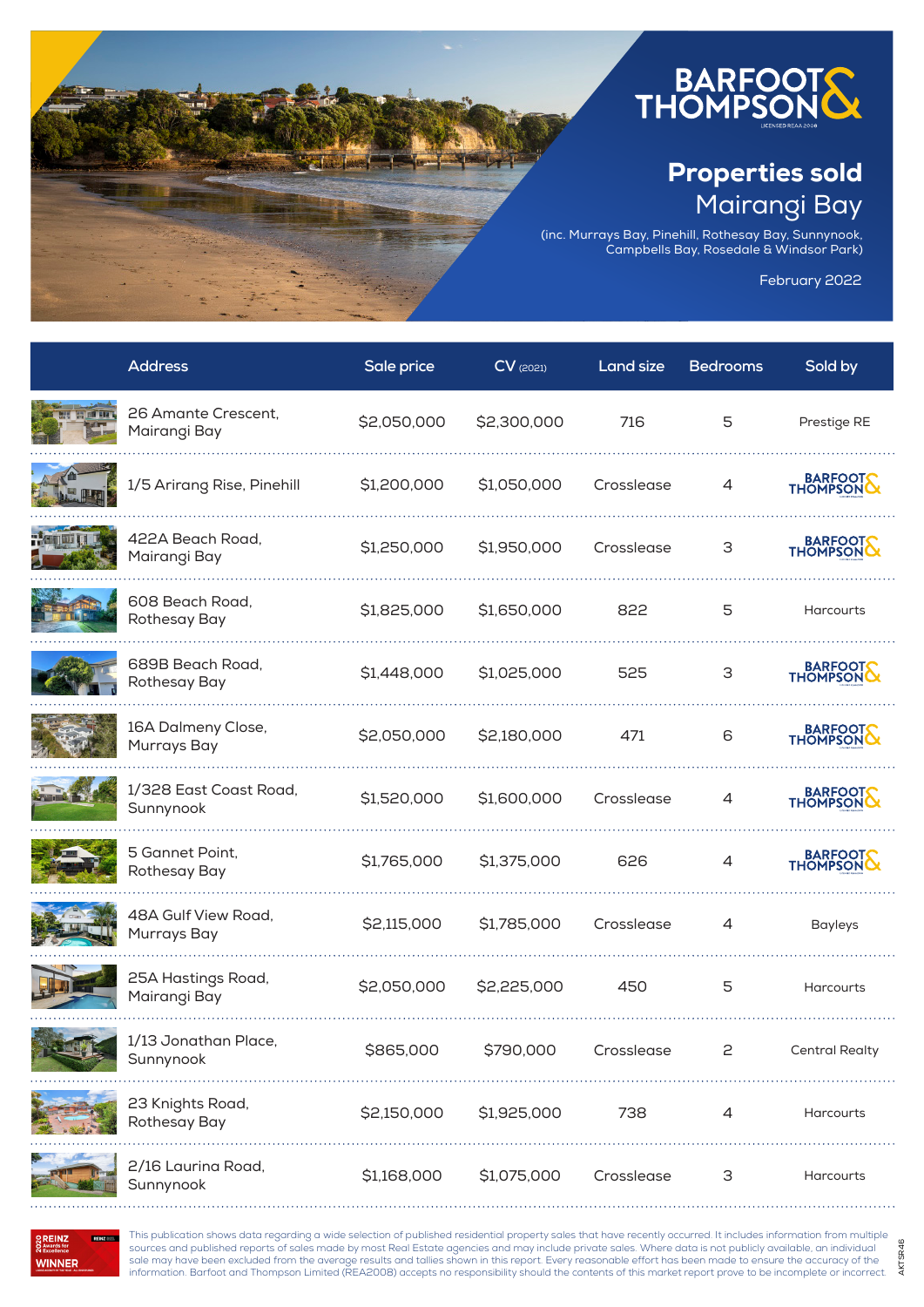

## Properties sold Mairangi Bay

(inc. Murrays Bay, Pinehill, Rothesay Bay, Sunnynook, Campbells Bay, Rosedale & Windsor Park)

February 2022

AKTSR46

AKTSR46

| <b>Address</b>                        | Sale price  | $CV$ (2021) | Land size  | <b>Bedrooms</b> | Sold by             |
|---------------------------------------|-------------|-------------|------------|-----------------|---------------------|
| 4 Lavery Place, Sunnynook             | \$1,545,000 | \$1,550,000 | 639        | 5               | <b>Harcourts</b>    |
| 7 Macnay Way, Murrays Bay             | \$1,996,000 | \$1,625,000 | 678        | 5               | Harcourts           |
| 29A Masterton Road,<br>Rothesay Bay   | \$2,500,000 | \$1,900,000 | 471        | 5               | BARFOOT             |
| 2 Matipo Road,<br>Mairangi Bay        | \$1,461,000 | \$1,150,000 | 303        | 2               | Harcourts           |
| 64 Maxwelton Drive,<br>Mairangi Bay   | \$1,760,000 | \$1,675,000 | 756        | 3               | BARFOOT             |
| 6 Mulroy Place, Pinehill              | \$1,915,000 | \$1,300,000 | 634        | 3               | BARFOOT             |
| 30B Newhaven Terrace,<br>Mairangi Bay | \$1,760,000 | \$1,350,000 | Crosslease | $\overline{4}$  | Ray White           |
| 8A Newhaven Terrace,<br>Mairangi Bay  | \$2,600,000 | \$2,900,000 | 883        | $\overline{4}$  | <b>Harcourts</b>    |
| Lot 3/37 Rosedale Road,<br>Pinehill   | \$1,000,000 | n/a         | n/a        | 3               | BARFOOT             |
| Lot 4/37 Rosedale Road,<br>Pinehill   | \$969,000   | n/a         | n/a        | 3               | BARFOOT             |
| Lot 5/37 Rosedale Road,<br>Pinehill   | \$1,090,000 | n/a         | 109        | З               | BARFOOT<br>THOMPSON |
| Lot 6/37 Rosedale Road,<br>Pinehill   | \$1,165,000 | n/a         | n/a        | 3               | Harcourts           |
| 4A Rothesay Bay Road,<br>Rothesay Bay | \$3,520,000 | \$2,875,000 | 453        | 5               | Premium             |

**OREINZ**<br> **O** Awards for<br> **O** Excellence **REINZ 2005 WINNER** 

This publication shows data regarding a wide selection of published residential property sales that have recently occurred. It includes information from multiple sources and published reports of sales made by most Real Estate agencies and may include private sales. Where data is not publicly available, an individual<br>sale may have been excluded from the average results and tallies s information. Barfoot and Thompson Limited (REA2008) accepts no responsibility should the contents of this market report prove to be incomplete or incorrect.